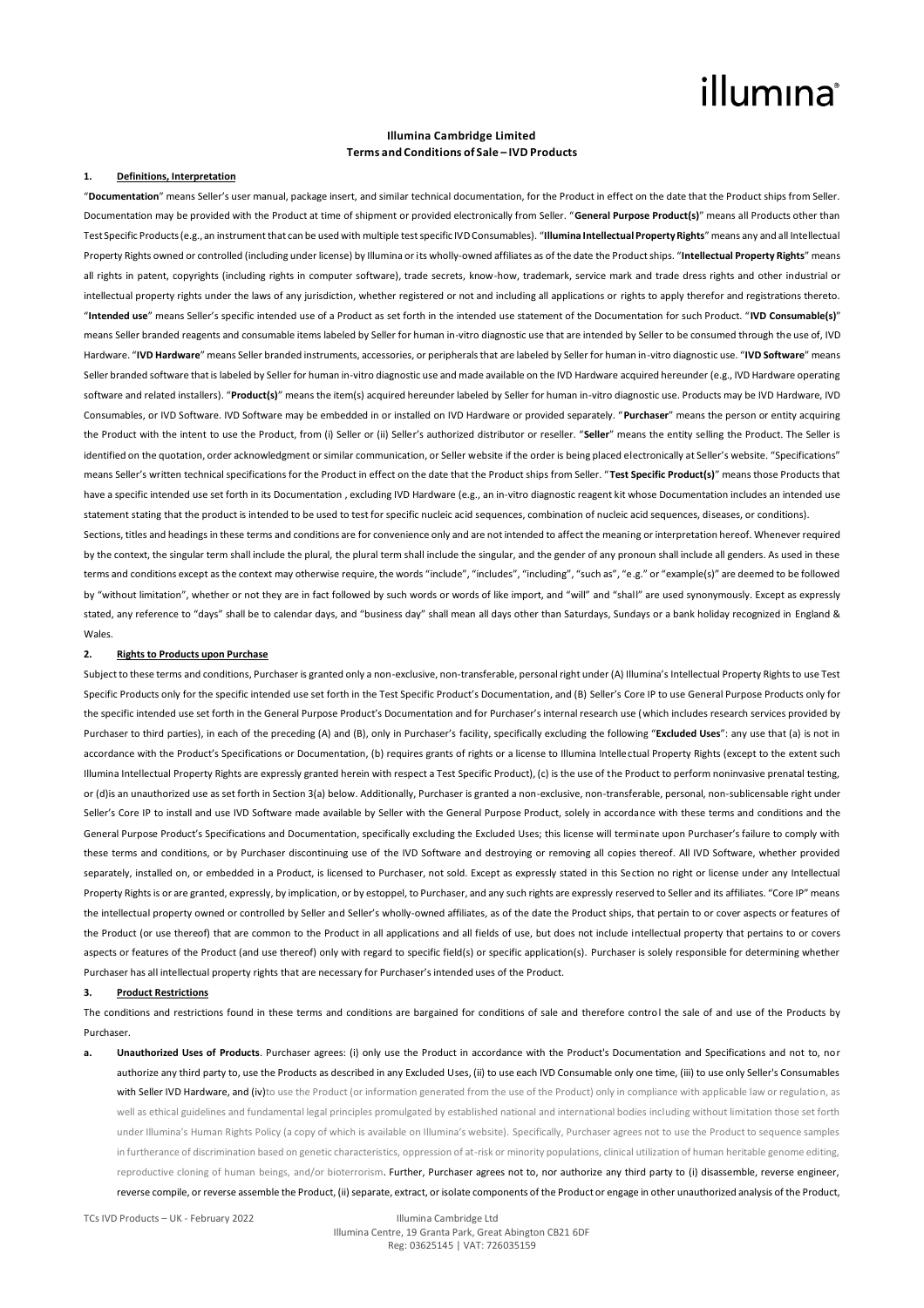and (iii) gain access to or determine the methods of operation of the Product. Purchaser and any user of the Products shall comply with this Section 3. Purchaser shall notify Seller of any suspected or actual breach of this section, or of any disappearance, theft, or confiscation of Products promptly, but no later than 15 days following knowledge of the applicable incident. Purchaser shall provide Seller with reasonable access to confirm Purchaser's compliance with the requirements in (iv). Seller reserves the right to discontinue sales of IVD Consumables or servicing of IVD Hardware in the event Purchaser does not comply with this Section 3(a)(iv).

- **b. Software License Restrictions**. Purchaser acknowledges that software may be subject to additional terms and conditions. Purchaser may not use, copy, modify, create derivative works of, reverse engineer, decompile, disassemble, distribute, sell, assign, pledge, sublicense, lease, loan, rent, timeshare or otherwise transfer the IVD Software, nor permit any other party to do any of the foregoing. Purchaser may not remove from the IVD Software, or alter, any of the trademarks, trade names, logos, patent or copyright notices or markings, or add any other notices or markings to the IVD Software. Purchaser may not (and may not attempt to) defeat, avoid, by-pass, remove, deactivate or otherwise circumvent any protection mechanisms in the IVD Software including without limitation any such mechanism used to restrict or control the functionality of the IVD Software.
- **c. Third Party Code**. To the extent third party code is included in IVD Software and any term or condition of a third party license applicable to such third party code directly conflicts with the terms and conditions set forth herein, the applicable term(s) or condition(s) of that third party license will be applicable only to that third party code and only to the extent necessary to remove the conflict.

#### **4. Regulatory**

Illumina intends that its products be used only in a lawful and ethical manner. Purchaser agrees to comply with all applicable laws, regulations, and ethical guidelines promulgated by established national and international ethical bodies when using, maintaining, and disposing of the Product and the information generated from the use of the Product. Purchaser shall obtain and maintain all necessary licenses and consents and agrees to comply with all applicable laws and reg ulations when using, maintaining, and disposing of Product.

### **5. Limited Liability**

TO THE EXTENT PERMITTED BY LAW, IN NO EVENT SHALL SELLER OR ITS SUPPLIERS BE LIABLE TO PURCHASER OR ANY THIRD PARTY FOR ANY INDIRECT, SPECIAL, INCIDENTAL, EXEMPLARY, CONSEQUENTIAL OR PUNITIVE DAMAGES OF ANY KIND (INCLUDING, BUT NOT LIMITED TO, THE COSTS OF PROCUREMENT OF SUBSTITUTE PRODUCTS OR SERVICES, LOST PROFITS, DATA OR BUSINESS) ARISING OUT OF OR IN CONNECTION WITH, WITHOUT LIMITATION, THE SALE OF THE PRODUCT, ITS USE, SELLER'S PERFORMANCE OR ANY OF THESE TERMS AND CONDITIONS, HOWEVER ARISING OR CAUSED AND ON ANY THEORY OF LIABILITY (WHETHER IN CONTRACT, TORT (INCLUDING NEGLIGENCE), MISREPRESENTATION, STATUTORY DUTY, STRICT LIABILITY OR OTHERWISE).

TO THE EXTENT PERMITTED BY LAW, SELLER'S TOTAL AND CUMULATIVE LIABILITY TO PURCHASER OR ANY THIRD PARTY ARISING OUT OF OR IN CONNECTION WITH THESE TERMS AND CONDITIONS, INCLUDING WITHOUT LIMITATION, THE PRODUCT (INCLUDING USE THEREOF) AND SELLER'S PERFORMANCE, WHETHER IN CONTRACT, TORT (INCLUDING NEGLIGENCE), MISREPRESENTATION, STATUTORY DUTY, STRICT LIABILITY OR OTHERWISE, SHALL IN NO EVENT EXCEED THE AMOUNT PAID TO SELLER FOR THE PARTICULAR PRODUCT CONTAINED IN THE PARTICULAR ORDER THAT DIRECTLY CAUSED THE LIABILITY.

### **6. Limitations on Warranties**

TO THE EXTENT PERMITTED BY LAW AND SUBJECT TO THE EXPRESS PRODUCT WARRANTY MADE IN THESE TERMS AND CONDITIONS SELLER MAKES NO (AND EXPRESSLY DISCLAIMS ALL) WARRANTIES, EXPRESS, IMPLIED OR STATUTORY, WITH RESPECT TO THE PRODUCT, INCLUDING WITHOUT LIMITATION, ANY IMPLIED WARRANTY OF MERCHANTABILITY, FITNESS FOR A PARTICULAR PURPOSE, NONINFRINGEMENT, OR ARISING FROM COURSE OF PERFORMANCE, DEALING, USAGE OR TRADE. WITHOUT LIMITING THE GENERALITY OF THE FOREGOING, SELLER MAKES NO CLAIM, REPRESENTATION, OR WARRANTY OF ANY KIND AS TO THE UTILITY OF THE PRODUCT FOR PURCHASER'S INTENDED USES. NOTHING IN THESE TERMS AND CONDITIONS SHALL LIMIT LIABILITY OF A PARTY OR ITS AFFILIATED ENTITIES FOR GROSS NEGLIGENCE OR FRAUD.

#### **7. Product Warranty**

All warranties are personal to the Purchaser and may not be transferred or assigned to a third-party, including an affiliate of Purchaser. All warranties are facility specific and do not transfer if the Product is moved to another facility of Purchaser, unless Seller conducts such move. The warranties described in these terms and conditions exclude any stand-alone third-party goods that may be acquired or used with the Products.

- **a. Warranty for IVD Consumables.** Seller warrants that IVD Consumables will conform to their Specifications until the later of (i) 3 months from the date of shipment from Seller, or (ii) any expiration date or the end of the shelf-life pre-printed on such IVD Consumables by Seller, but in either event no later than 12 months from the date of shipment.
- **b. Warranty for IVD Hardware.** Seller warrants that IVD Hardware, other than Upgraded Components, will conform to its Specifications for a period of 12 months after its shipment date from Seller unless the IVD Hardware includes Seller provided installation in which case the warranty period begins on the date of installation or 30 days after the date the IVD Hardware was delivered, whichever occurs first ("**Base IVD Hardware Warranty**"). "Upgraded Components" means Seller provided components, modifications, or enhancements to IVD Hardware provided pursuant to the Base Hardware Warranty. Seller warrants that Upgraded Components will conform to their Specifications for a period of 90 days from the date the Upgraded Components are provided by Seller. Upgraded Components do not extend the Base Hardware Warranty for the IVD Hardware unless the upgrade was conducted by Seller at Seller's facilities in which case the upgraded IVD Hardware shipped to Purchaser comes with a new Base IVD Hardware Warranty.
- **c. Exclusions from Warranty Coverage.** The foregoing warranties do not apply to the extent a non-conformance is due to (i) abuse, misuse, neglect, negligence, accident, improper storage, or use contrary to the Documentation or Specifications, (ii) use that is an Excluded Use or otherwise not in accordance with these terms and conditions, (iii) improper handling, installation, maintenance, or repair (other than if performed by Seller's personnel), (iv) unauthorized alterations, (v) Force Majeure events, or (vi) use with a third party's good (unless the Product's Documentation or Specifications expressly state such third party's good is for use with the Product).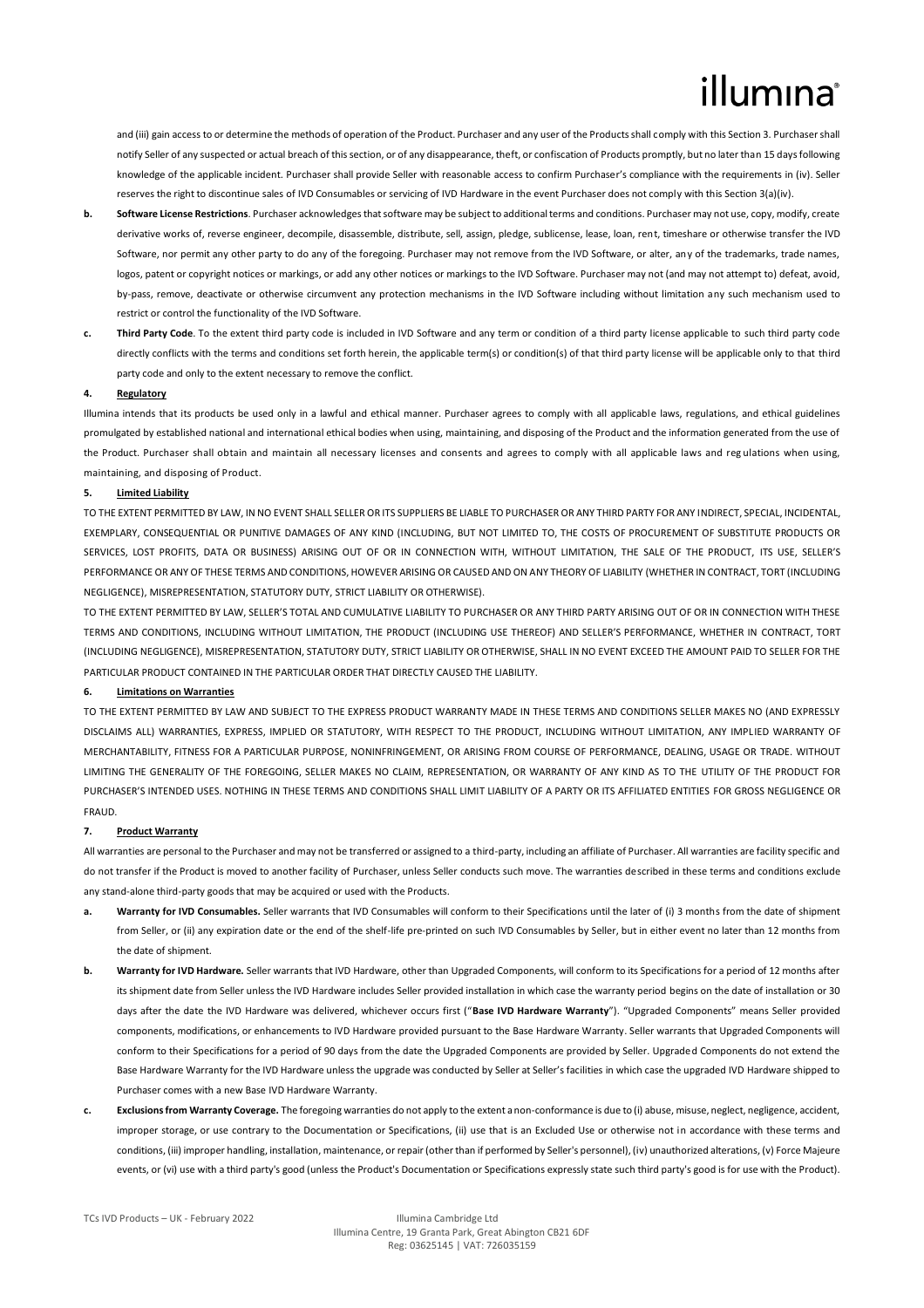- **d. Procedure for Warranty Coverage.** In order to be eligible for repair or replacement under this warranty Purchaser must (i) promptly contact Seller's support department to report the non-conformance, (ii) cooperate with Seller in confirming or diagnosing the non-conformance, and (iii) return the Product, transportation charges prepaid to Seller following Seller's instructions or, if agreed by Seller and Purchaser, grant Seller's authorized repair personnel access to the Product in order to confirm the non-conformance and make repairs.
- **e. Sole Remedy under Warranty.** Seller will, at its option, repair or replace non-conforming Product that is covered by this warranty provided that Seller can reasonably identify and confirm such non-conformance. The warranty period for repaired or replaced IVD Consumables is 90 days from the date of shipment, or the remaining period on the original Consumables warranty, whichever is later. IVD Hardware may be repaired or replaced with functionally equivalent, reconditioned, or new IVD Hardware or components (if only a component of IVD Hardware is non-conforming). If the IVD Hardware is replaced in its entirety, the warranty period for the replacement is 90 days from the date of shipment or the remaining period on the original IVD Hardware warranty, whichever ends later. If only a component is being repaired or replaced, the warranty period for such component is 90 days from the date of shipment or the remaining period on the original IVD Hardware warranty, whichever ends later. The preceding states Purchaser's sole remedy and Seller's sole obligations under the warranty provided.

#### **8. Indemnification**

- **a. Indemnification by Seller**. Subject to these terms and conditions, including without limitation, the Exclusions to Seller's Indemnification Obligations (Section 8(b) below), the Conditions to Indemnification Obligations (Section 8(d) below), Seller shall (i) defend, indemnify and hold harmless Purchaser against any third-party claim or action alleging that the (A) Test Specific Products when used for the specific intended use set forth in its Documentation, and (B) the General Purpose Products when used for (x) the specific intended use set forth in its Documentation, or (y) Purchaser's use, in accordance with these terms and conditions, and in accordance with the Product's Documentation and Specifications infringes the valid and enforceable intellectual property rights of a third party, and (ii) pay all settlements entered into, and all final judgments and costs (including reasonable legal fees) awarded against Purchaser in connection with such infringement claim. If the Product or any part thereof, becomes, or in Seller's opinion may become, the subject of an infringement claim, Seller shall have the right, at its option, to (A) procure for Purchaser the right to continue using the Product, (B) modify or replace the Product with a substantially equivalent non-infringing substitute, or (C) require the return of the Product and terminate the rights, license, and any other permissions provided to Purchaser with respect to the Product and refund to Purchaser the depreciated value (as shown in Purchaser's official records) of the returned Product at the time of such return; provided that, no refund will be given for used-up or expired IVD Consumables. This Section states the entire liability of Seller for any infringement of third-party intellectual property rights.
- **b. Exclusions to Seller Indemnification Obligations.** For the avoidance of doubt, Seller has no obligation to defend, indemnify or hold harmless Purchaser for any infringement claim to the extent such infringement arises from: (i) use of the Product for any Excluded Use, (ii) use of the Product in any manner not in accordance with its Specifications, its Documentation, or the rights expressly granted to Purchaser and restrictions imposed on Purchaser under these terms and conditions, including without limitation, any use of the Product beyond the specific intended use set forth in its Documentation, (iii) use of the Product in combination with any third party products, materials, or services (unless the Product's Documentation or Specifications expressly state that such third party's good is for use with the Product), (iv) use of the Product to perform any assay or other process not supplied by Seller, (iv) Seller's compliance with specifications or instructions for such Product furnished by, or on behalf of, Purchaser, (v) Purchaser's breach of any of these terms and conditions, or (vi) use of stand-alone third party goods that may be acquired or used with the Products (each of (i) - (vi), is referred to as an "**Excluded Claim**").
- **c. Indemnification by Purchaser.** Purchaser shall defend, indemnify and hold harmless Seller, its affiliates, their non-affiliate collaborators and development partners that contributed to the development of the Product, and their respective officers, directors, representatives and employees against any claims, liabilities, damages, fines, penalties, causes of action, and losses of any and every kind, including without limitation, personal injury or death claims, and infringement of a third party's intellectual property rights, resulting from, relating to, or arising out of any Excluded Claim.
- **d. Conditions to Indemnification Obligations.** The parties' indemnification obligations are conditioned upon the party seeking indemnification (i) promptly notifying the other party in writing of such claim or action, (ii) giving the other party exclusive control and authority over the defense and settlement of such claim or action, (iii) not admitting infringement of any intellectual property right without prior written consent of the other party, (iv) not entering into any settlement or compromise of any such claim or action without the other party's prior written consent, and (v) providing reasonable assistance to the other party in the defense of the claim or action; provided that, the indemnifying party reimburses the indemnified party for its reasonable out-of-pocket expenses incurred in providing such assistance.

#### **9. Payment Terms**

Each purchase order is a separate, independent transaction, and Purchaser has no right of set-off against other purchase orders or other transactions with Seller. Seller will invoice upon shipment. Subject to Seller's credit review of Purchaser (following which Seller shall inform Purchaser of applicable payment terms), all payments are due within 30 days of the date of the invoice. All amounts due shall be paid in the currency found on the invoice. If payment is made by wire or other electronic funds transfer, Purchaser is solely responsible for any bank or other fees charged and will reimburse Seller for any such fees. If any payment is not made by the due date Seller may exercise all rights and remedies available by law. Purchaser shall pay for all costs (including reasonable attorneys' fees) incurred by Seller in connection with the collection of late payments. Any amount not paid by the due date will bear interest from the day following the date on the invoice at a rate equal to the interest rate applied by the Bank of England to its most recent refinancing operation plus 8 percentage points, or the maximum amount allowed by law, if lower.

## **10. Shipping Terms; Title and Risk of Loss**.

Unless otherwise set forth in writing by Seller or otherwise agreed between the parties, all shipments are made DDP (Incoterms 2020) at the address designated by Purchaser at the time of ordering. In all cases, title (except for IVD Software and third-party software) and risk of loss transfers to Purchaser when Product is made available at such address.

**11. Taxes**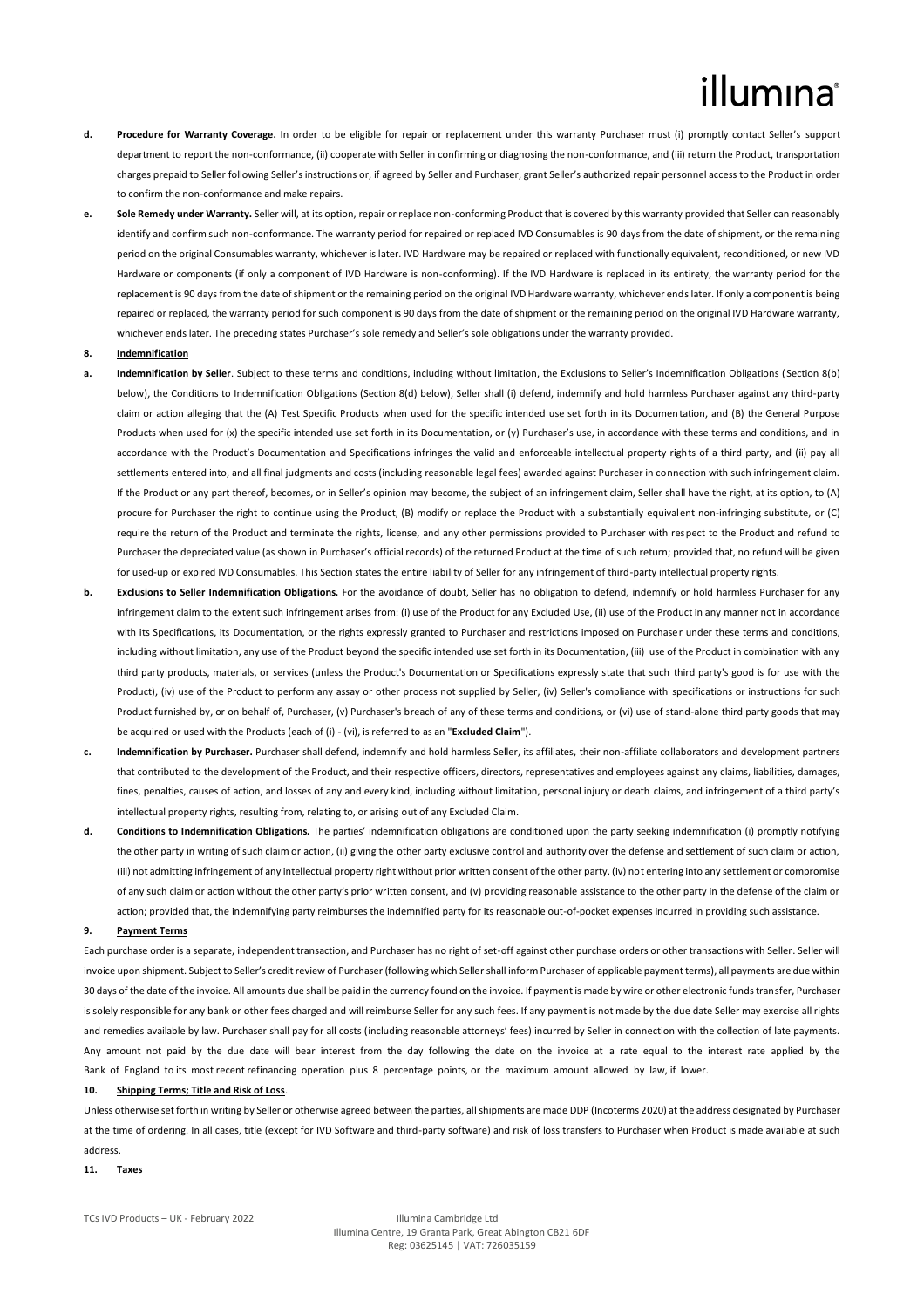Purchaser agrees that any applicable sales, use, excise, VAT (value added tax), GST (goods and services tax), withholding and other taxes will be calculated based on both the tax rates in effect on the date of shipment and the ship to address for the Product. Any amounts for tax listed on a quotation, if any, are for reference purposes only and are not binding on Seller. All prices and other amounts payable to Seller are exclusive of and are payable without deduction for any taxes, customs duties, tariffs or charges hereafter claimed or imposed by any governmental authority upon the sale of Product, all of which will be paid by Purchaser. In the event Seller is required by law or regulation to pay any such tax, duty, tariff or charge, such amount will be added to the purchase price or subsequently invoiced to the Purchaser. In the event Purchaser is required by law or regulation to deduct any such tax, duty, tariff or charge the Purchaser shall gross up any payment to the Seller.

#### **12. General**

- **a. Applicability of Terms and Conditions**. These terms and conditions exclusively govern the ordering, purchase, supply, and use of Product, and prevail over any conflicting, amending and/or additional terms contained in any purchase orders, invoices, or similar documents all of which are hereby rejected and are null and void. Seller's failure to object to any such terms shall not constitute a waiver by Seller, nor constitute acceptance by Seller of such terms and conditions. Third party products may be subject to additional terms and conditions.
- **b. Order Changes/Cancellations**. Orders for Products may not be changed or cancelled once placed.
- **c. Governing Law; Jurisdiction**. These terms and conditions and any dispute or claim arising out of or in connection with it or its subject matter or formation shall be governed by the laws of England and Wales. Seller and Purchaser agree that the United Nations Convention on Contracts for the International Sale of Goods shall not apply to these terms and conditions, including any terms in the Documentation. Subject to Condition 12(d) below, each party irrevocably agrees that the courts of England and Wales shall have exclusive jurisdiction to settle any dispute or claim under or in connection these terms and conditions or its subject matter or formation.
- **d. Arbitration**. In Seller's sole discretion, any dispute or claim arising out of these terms and conditions or its subject matter or formation including its existence, validity or termination, shall be referred to and finally resolved by confidential binding arbitration conducted in the English language to be held in London England before one arbitrator appointed under the rules of the London Court of International Arbitration ("LCIA Rules") and administered under the LCIA Rules, which are deemed to be incorporated by reference into this clause. In all cases of arbitration hereunder each party shall bear its own costs and expenses and an equal share of the arbitrator's and administrator's fees of arbitration; neither party nor an arbitrator may disclose the existence, content, or results of any arbitration without the prior written consent of both parties, unless required by law; the decision of the arbitrator shall be final and binding on the parties, provided that, the arbitrator shall not have the authority to alter any explicit provision of these terms and conditions; judgment on the award may be entered in any court having jurisdiction. This clause shall not preclude the parties from seeking provisional remedies in aid of arbitration from a court of appropriate jurisdiction.
- **e. Representations and Warranties**. Purchaser is not an authorized dealer, representative, reseller, or distributor of any of Seller's, or its affiliates', products or services. Purchaser agrees, represents and warrants that it (i) is not purchasing the Product on behalf of a third party, (ii) is not purchasing the Product in order to resell or distribute the Product to a third party, (iii) is not purchasing the Product in order to export the Product from the country in which Seller shipped the Product pursuant to the ship-to address designated by Purchaser at the time of ordering ("Ship-to Country"), and (iv) will not export the Product out of the Ship-To Country. . Purchaser further represents and warrants that the Product shall be used in the usual course of business or practice, or by: (A) a person licensed in a health field in the applicable jurisdiction(s) or (B) a Purchaser's designated agent or employee for lawful research, teaching, or testing purposes.
- **f. Remedies for Breach**. In addition to any remedies specified elsewhere under these terms and conditions, and any remedies available to Seller under law or in equity, in the event Purchaser breaches these terms and conditions, including without limitation Sections 2-4, Seller may do any, all, or any combination of the following: (i) cease performance, including without limitation, cease further shipments of Product, (ii) terminate the rights granted to Purchaser pursuant to Section 2 (Rights to Product Upon Purchase), (iii) terminate any service contracts then in effect for affected Product, (iv) terminate any remaining product warranty for the affected Product, and (v) require Purchaser to immediately pay any unpaid invoice.
- **g. Facility Requirements and Installation of IVD Hardware**. Purchaser acknowledges that it is responsible for ensuring at Purchaser's sole cost that its facility meets the site requirements for the IVD Hardware. If the purchase of IVD Hardware includes installation it will be completed within 30 days of delivery of all components of the IVD Hardware and the facility meeting such requirements, including Purchaser's reasonable cooperation.
- **h. IVD Hardware Compatibility**. Due to the slower rate of updates to IVD Hardware, Purchaser acknowledges that Seller's research use reagents and consumables may not be compatible with the IVD Hardware and IVD Software. Purchaser agrees to contact Seller's technical support department prior to purchasing any Seller research use reagents and consumables for use with IVD Hardware and IVD Software.
- **i.** Service Contracts. If a Seller extended service contract for Hardware is being provided, then Seller's standard terms and conditions for such service contract shall exclusively govern such extended service contract. Purchaser agrees that all service contracts are both personal to Purchaser and facility specific: services contracts cannot be transferred to a third party and may not be transferred to a new facility if the Hardware is relocated.
- **j. Future Products**. Any future products and/or services ("**Unreleased Products**") are subject to new part numbers, pricing, and specifications and the acquisition of Product hereunder is not in reliance on the availability of any Unreleased Products.
- **k. Seller Affiliates**. Any actions or rights that may be performed or exercised by Seller hereunder may be performed or exercised by Seller itself or by any of its affiliates. By way of non-limiting example, Seller's affiliates may carry out shipment, servicing, invoicing and receipt of payment. Except pursuant to this Section 12(k) no term of these terms and conditions is enforceable under the Contracts (Rights of Third Parties) Act 1999 by a person or entity who is not a party to these terms and conditions. The Parties to these terms and conditions may rescind or terminate these terms and conditions or vary any of its terms without the consent of any third party.
- **l. Force Majeure**. Seller is not responsible for any failure to perform or delay attributable in whole or in part to any cause beyond its reasonable control, including but not limited to acts of God, fire, flood, tornado, earthquake, hurricane, lightning, any action taken by a government or regulatory authority, actual or threatened acts of war, terrorism, civil disturbance or insurrection, sabotage, labor shortages or disputes, failure or delay in delivery by Seller's suppliers or subcontractors,